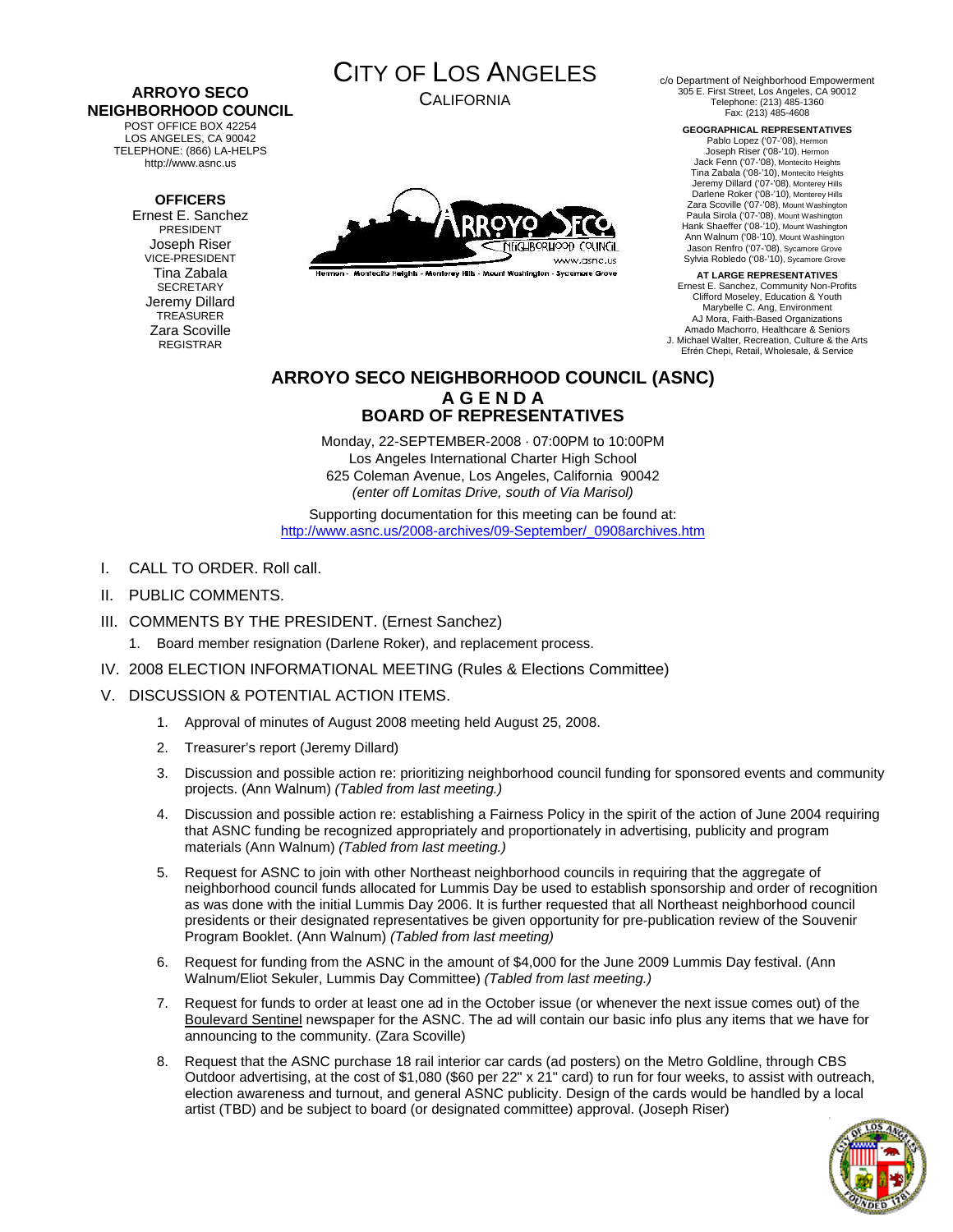# **ARROYO SECO NEIGHBORHOOD COUNCIL (ASNC) A G E N D A, Page 2**

Monday, 22-SEPTEMBER-2008 · 07:00PM to 10:00PM Los Angeles International Charter High School

- 9. **Moved that the ASNC, acting on collected cost reports from other neighborhood councils reviewed at its August meeting, reduce the budgeted monthly rate for Website maintenance from \$600 to \$350, effective with the November 2008 payment. The resulting 2008-09 fiscal year savings of \$2,000 would be reallocated to Community Projects funds for the year (Joseph Riser)**
- **10. Moved that the ASNC provide funds not to exceed \$2,500 for the purchase of emergency preparedness supplies for use in the event of a significant natural disaster. (Hermon Local Issues, at the request of the Hermon Emergency Preparedness Committee)**
- 11. Proposed that the Board implement a formal grant application process similar to that used by other funding organizations, in the interest of improving our funding process. The process would require that organizations seeking funding submit a form similar to the one (provided in meeting packet). This can be considered independently of other possible proposals to rationalize our process. (Hank Shaeffer)
- 12. Request from Department of Neighborhood Empowerment (DONE) that the ASNC select two representatives to participate in the Mayor's Regional Budget Day (11-October -2008), 07:30AM to noon, at City Hall. Names and contact information should be sent to Naheed Qureshi, Project Coordinator, DONE, 334-B E 2nd Street, Los Angeles, CA 90012, (213) 473-5391, Naheed.Qureshi@lacity.org
- 13. **Moved that the ASNC write a recommendation letter in support of the "Dog'ami" public art project Community Beautification Grant application being submitted by the Friends of Hermon Dog Park. FHDP and Montecito Heights sculpture artist Gerardo Hacer plan to build and install three painted steel sculptures next to the dog park -- along the 110 Freeway on/off ramp at Ave. 60 (Hermon Local Issues at the request of Friends of Hermon Dog Park)**
- 14. Request from the Friends of Hermon Dog Park that the ASNC provide funds up to \$500 to purchase a permanent dedication plaque for the Dog'ami public art project (item # 13), which would list and thank the artist and various sponsors, including the ASNC. (Lezle Stein for FHDP)
- **15. Moved that the ASNC affirm in writing the Hermon Local Issues Committee's non-opposition to the granting of a beer and wine license for Double Savers Market (5914-1 Monterey Road, L.A. 90042), by the state Dept. of Alcohol Beverage Control (pending application #466812). Market owners and their representatives presented numerous and accepted new voluntary conditions to the license based on input from the community and LAPD Vice in the interest of public safety (Local Issues on behalf of the Hermon Safety Committee)**
- 16. Request that the ASNC provide funding up to \$1,000 in support of the "Legend of Creepy Collis" Halloween community event. (Anthony Manzano, LA32 Neighborhood Council, for the event organizers)
- 17. Proposed that when community organizations, such as resident associations and Parent-Teacher Associations, request repeat funding from the ASNC that at least 50% of the community organization's membership be registered as ASNC stakeholders. This would be part of the effort to establish criteria from funding projects and to expand ASNC stakeholder registration (Paula Sirola)
- **18. Moved that the ASNC send a letter to Metropolitan Transit Authority requesting reinstatement of the portion of the #176 busline that services El Paso and Division Streets and that the reinstalled portion should service the area every 30 minutes during peak travel time (Mount Washington Local Issues)**
- **19. Moved that the ASNC send a letter to the Los Angeles City Dept. of Transportation requesting a site visit to Cleland Avenue with community and CD14 representatives to assess traffic calming measures to be taken (Mount Washington Local Issues)**
- **20. Moved that the ASNC send a letter to CD14 requesting the formation of a Park Advisory Board for Cleland Bicentennial Park. A copy will be sent to CD1 given the high use by CD1 residents of this park, located near the boundaries of CD14 and CD1 (Mount Washington Local Issues)**
- 21. COMMITTEE REPORTS
- (a) Local Issues.
	- (i) Hermon
	- (ii) Montecito Heights



**ARROYO SECO NEIGHBORHOOD COUNCIL** Post Office Box 42254, Los Angeles, Ca90042 Phone (866) LA-HELPS www.asnc.us

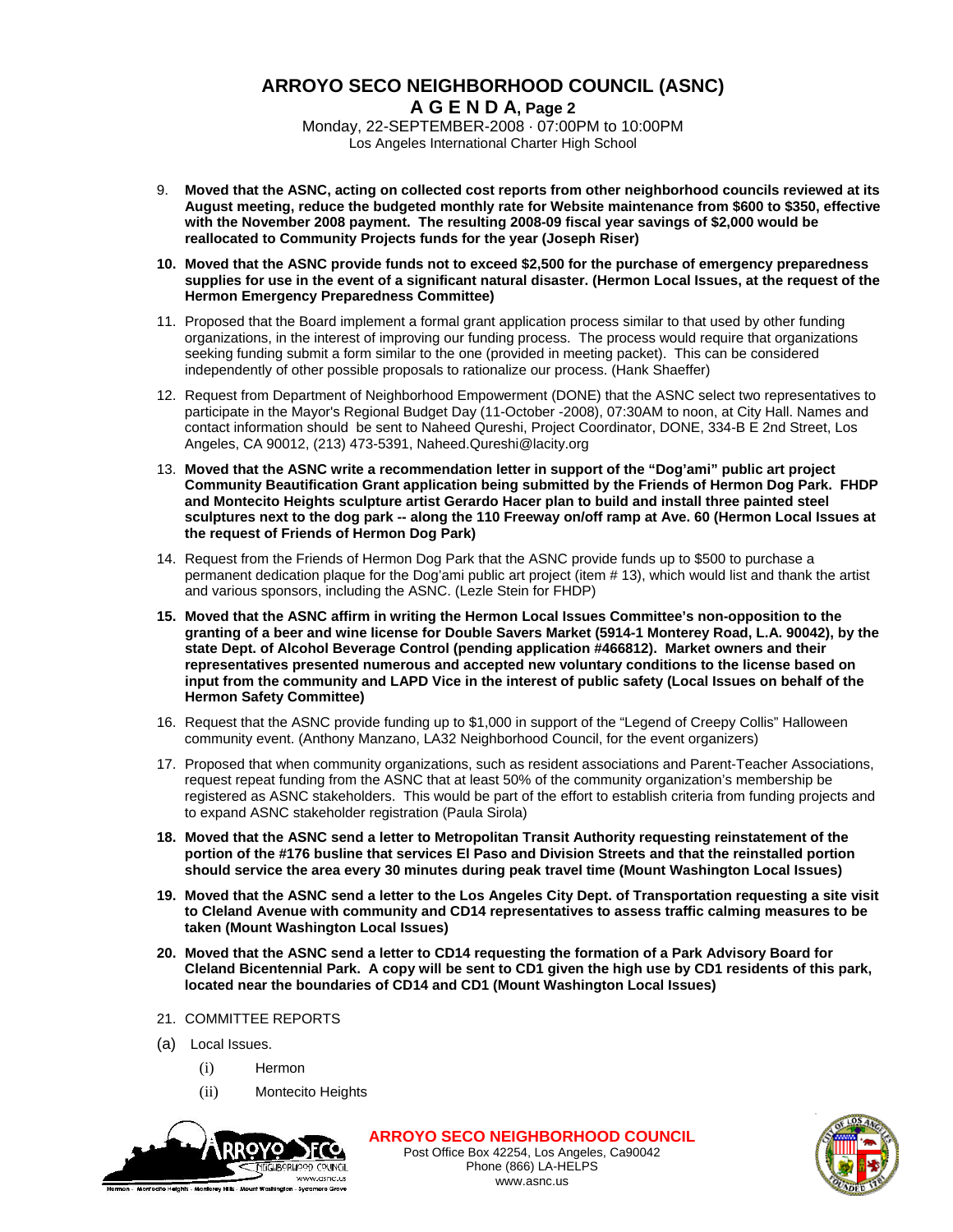# **ARROYO SECO NEIGHBORHOOD COUNCIL (ASNC)**

### **A G E N D A, Page 3**

Monday, 22-SEPTEMBER-2008 · 07:00PM to 10:00PM Los Angeles International Charter High School

- (iii) Monterey Hills
- (iv) Mount Washington
- (v) Sycamore Grove
- (b) Rules and Elections (Joseph Riser)
- (c) Communications and Outreach (Zara Scoville)
- (d) Budget and Finance (Jeremy Dillard)
- (e) Candidate Recruitment (Paula Sirola, convener)
- (f) Recreation, Arts & Culture (J. Michael Walker)
- (g) Environment (Marybelle Ang)
- 19. REPORTS FROM LIAISONS.
- (h) LADWP/MOU Oversight Committee (Peter Parrish)
- (i) Planning Dept./MOU Oversight Committee (Zara Scoville)
- (j) Friends of Southwest Coalition (Ann Walnum)
- (k) Los Angeles Neighborhood Councils Coalition (Bill Murray)
- (l) Controller Chick's NC's (Maggie Barto)
- (m) Animal Welfare (Lezle Stein)
- (n) MW Elementary School Multipurpose Room (David Brunk)
- VI. NEW BUSINESS (Committee referrals and/or future Board agenda items).
	- 1. Comments from the Board on subject matters within the Board's jurisdiction, and suggestions for future agenda items.
	- 2. Future meeting dates and locations (Ernest Sanchez)

Next meeting date: 27-October-2008 at 07:00p.m.

Location: Los Angeles International Charter High School, 625 Coleman Avenue, Los Angeles, California 90042. Future meeting dates and locations:

24-November-2008 (Board of Representatives Election) from 4:00 p.m. to 8:00 p.m., Ramona Hall, 4580 Figueroa Street, Los Angeles, California 90065 (foyer).

08-December-2008 (Special Meeting) at 07:00 p.m., Ramona Hall, 4580 Figueroa Street, Los Angeles, California 90065 (1st floor classroom across from lobby).

### VII. ADJOURNMENT.

**Funding requests**: Unless otherwise stated in the approved motion, any funds appropriated for community projects as a result of this meeting's actions: (1) will be drawn from the 2008-09 ASNC budget; and, (2) under ASNC standing rules, expenditure of any such funds must begin no later than 30-June-2009, or the appropriation will automatically lapse.

The public is requested to fill out a "**Speaker Card**" to address the Board on any item of the agenda prior to the Board taking action on an item. Comments from the public on Agenda items will be heard only when the respective item is being considered. Comments from the public on other matters not appearing on the Agenda that is within the Board's subject matter jurisdiction will be heard during the Public Comment period. Public comment is limited to 2 minutes per speaker, unless waived or adjusted in the interest of fairness, by the presiding officer of the Board. The agenda is posted for public review at Mount Washington Elementary School Bulletin Board, Carlin G. Smith Recreation Center, supermarket at Avenue 45 and Figueroa Street, art gallery at 4108 N. Figueroa Street, Montecito Heights Senior Center, Montecito Heights Recreation Center; adult day healthcare center at Avenue 60 and Monterey Road, as well as the ASNC's official Website at www.ASNC.us, and distributed via the ASNCalert Yahoo Group (opt-in E-mail listserv). As a covered entity under Title II of



**ARROYO SECO NEIGHBORHOOD COUNCIL** Post Office Box 42254, Los Angeles, Ca90042 Phone (866) LA-HELPS

www.asnc.us